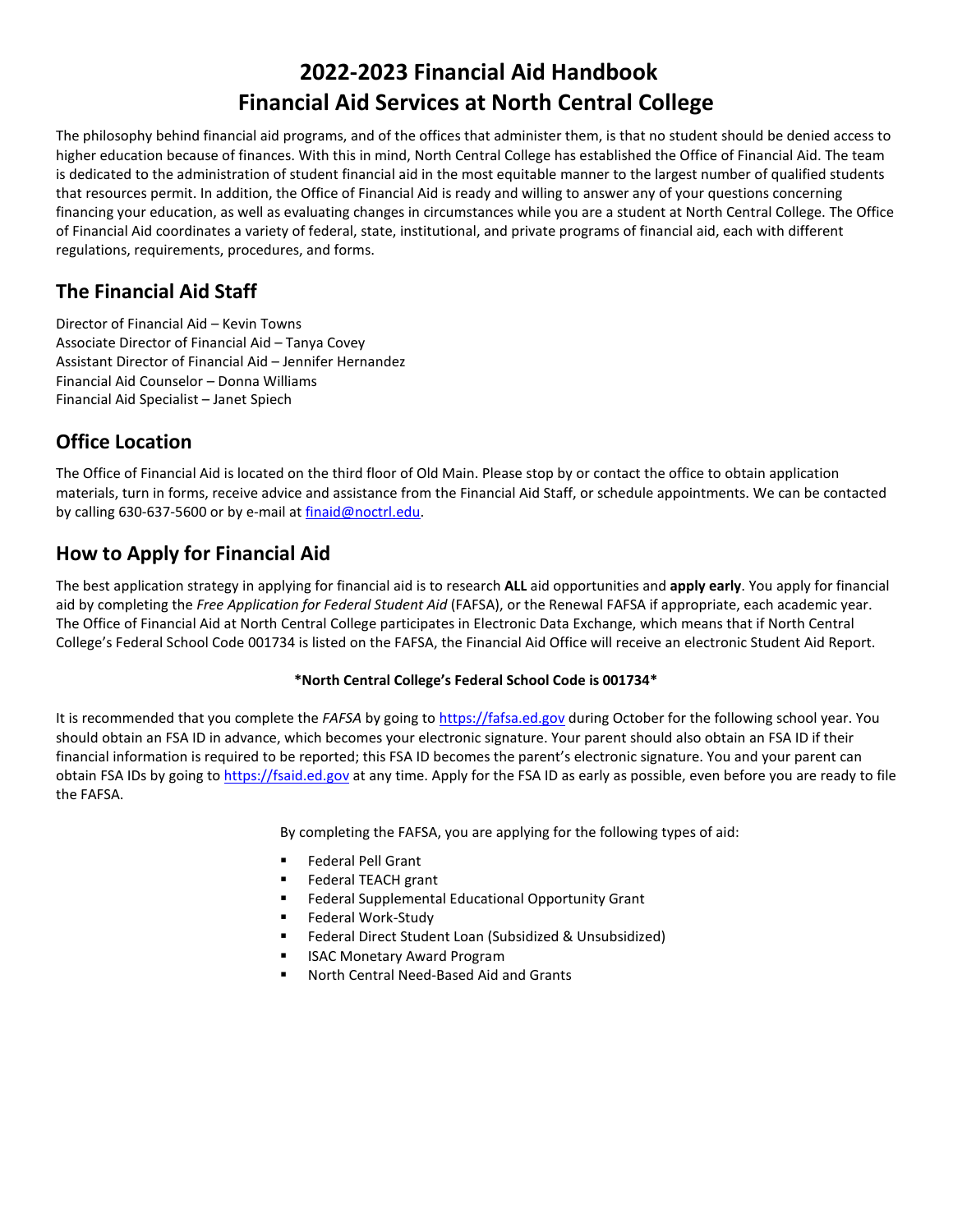# **Verification**

FAFSA's may be randomly selected by the federal government or institution for a process called verification. If your FAFSA is selected for verification, you will be required to complete additional information as requested. **As the verification process takes place, you may receive a letter to your mailing address or email to your North Central email address requesting additional information.** It is important that you respond promptly to these requests. You will remain in a pending status until all the requested information is received. *If you have been selected for verification, you cannot receive any financial assistance until we have received and reviewed all requested documentation.* If the financial aid team member who reviews your application identifies discrepancies between the information you reported and the supporting documentation, your FAFSA will be corrected.

Please note that any person who intentionally makes false statements or misrepresentations on a federal aid application is violating the law and is subject to a fine, imprisonment, or both under the provision of the U.S. Criminal Code.

# **Critical Application Dates**

You should research all financing opportunities as early as possible so you do not miss any deadlines. You must **reapply each year for financial aid** through completion of the FAFSA. Your financial aid offer may differ annually based upon your FAFSA.

**October 2021** – The Financial Aid Office recommends completing the FAFSA during the first month of availability in October if a student is interested in need-based assistance or loans. Students should still complete the FAFSA after October if they have not already done so. Note, endowed scholarship applications are also available beginning in October and should be completed by their individual deadlines. **Looking ahead, the 2022-23 FAFSA is available in October 2021.**

# **FINANCIAL AID OFFERS**

Award packaging is the method by which the Office of Financial Aid selects the sources and amounts of financial aid offered to a student. The type of financial aid offered depends on the extent of a student's need, academic year, living arrangement and financial aid history. New students must be admitted to North Central before receiving a financial aid offer.

North Central College's current policy is to award as much gift assistance as possible, restricted by the limits (annual and cumulative) of each program and by available funding. The remainder of a student's need is then met by loan(s), work, or both, depending on the amount of remaining need, and the limits (annual and cumulative) dictated by each program. Late additions to aid packages will be considered for need-based assistance, and additional non-need-based aid will begin in a subsequent semester if aid has already disbursed for the current semester.

## **North Central College** *cannot* **guarantee that all of your financial need will be met.**

## **Will the amount of my financial assistance remain the same from year to year?**

**Provided you do not receive outside scholarships that require us to reduce it, your Merit Scholarship will remain the same if you maintain the correct cumulative grade point average and full-time enrollment. Talent Scholarships (e.g., Music, Art, etc.) depend upon your participation and departmental funding. Need-based assistance (e.g., NCC Grant, Supplemental Grant, Pell Grant, ISAC Monetary Award) is dependent upon federal and state funding and your FAFSA result each year.** 

**You may expect to receive the same level of funds if … 1) the federal and state funding and eligibility criteria do not change and; 2) your Expected Family Contribution (EFC) remains the same or similar and 3) your living arrangement is the same.** 

**Some of the most common causes for a change in EFC are:**

- **Parent income and/or assets increased or decreased from prior year**
- **Student income and/or assets increased or decreased from prior year**
- **Size of family and number of students in college has changed from the prior year**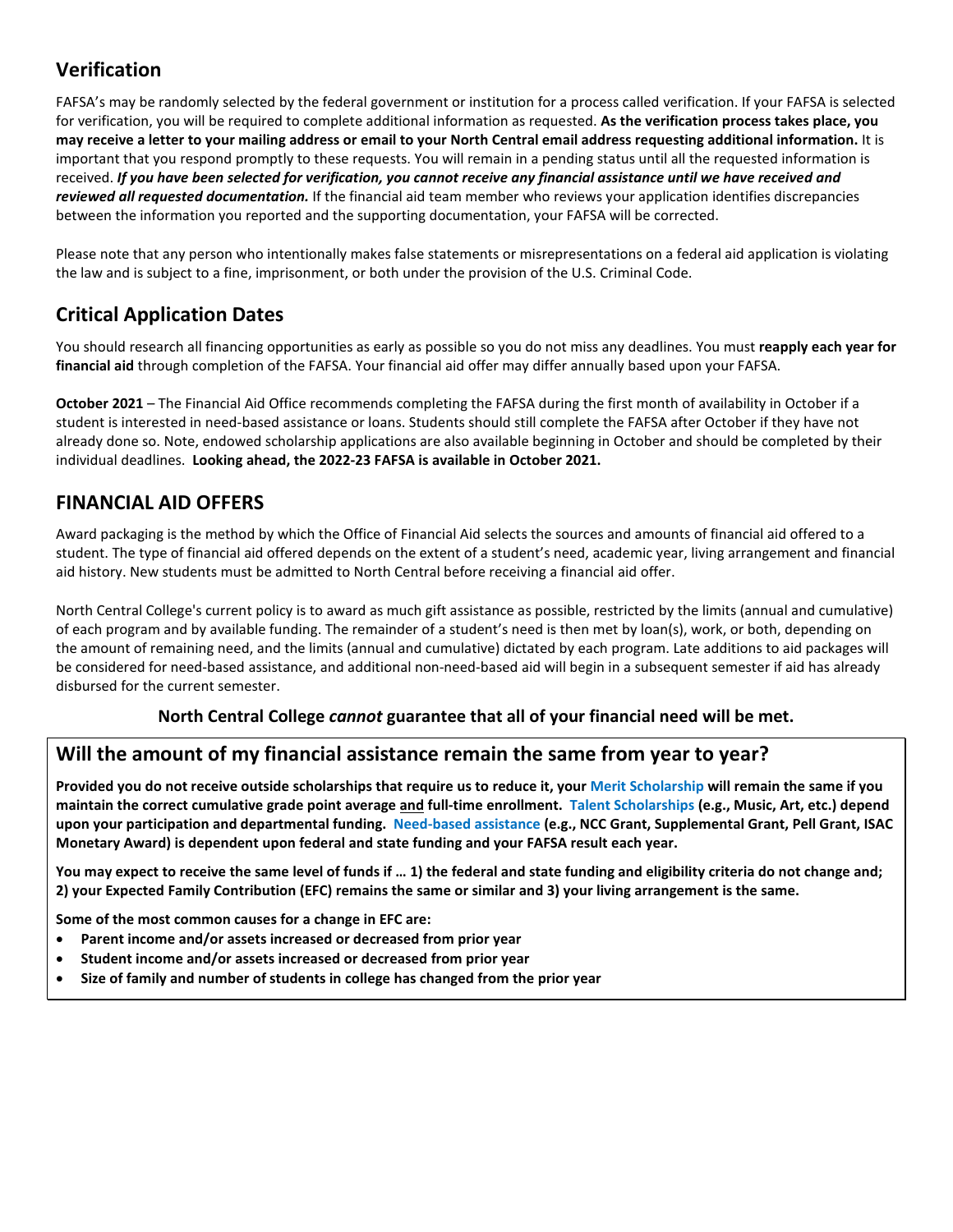# **FINANCIAL AID NOTIFICATION**

The Office of Financial Aid will send you a financial aid offer notification when your package is completed. **New students** will receive a paper award offer package in the mail, and **continuing students** will receive an email to their North Central email account that directs them to Merlin to view financial aid offers.

#### **Please Note: It is extremely important that you respond to requests regarding Federal Direct Loans**

You may see some form of financial aid that is identified as "estimated." In some cases at the time of awarding, the federal or state governments have not finalized an allocation for one of their programs. If we are unable to determine your eligibility, but know you are potentially eligible to receive the award, we will classify those forms of aid as "estimated." Estimated aid is not guaranteed. Examples of "estimated" aid are the Federal Pell Grant and the State of Illinois Monetary Award Program Grant.

# **What Is Available Aid?**

## **Need-based Grant Assistance**

Need-based grants, which do not have to be repaid, are applied for by filing the *Free Application for Federal Student Aid* (FAFSA). Most students who completed a FAFSA for the prior academic year will receive a *Renewal Reminder* from the federal processor. If North Central College is listed on the FAFSA application, then the Office of Financial Aid will automatically receive your FAFSA results electronically. *Students must reapply each year for financial assistance.*

#### *Federal Supplemental Educational Opportunity Grant (SEOG)*

Federal need-based grant are offered to students with financial need who have not obtained an undergraduate degree. The annual amount of SEOG cannot exceed \$4,000. The amount of SEOG offered is dictated by the student's need, funds available, and the limit set by NCC. Priority consideration for SEOG funds is given to students who are enrolled at least half-time (6 credit hours) in an undergraduate degree program and who are also receiving a Federal Pell Grant. Amounts of this grant may change year-to-year.

#### *North Central College Grants*

Need-based grant available to students with financial need who have not obtained an undergraduate degree. Grants, applied for each year through the FAFSA application, are offered to students based on financial need. Students must be enrolled at least halftime (6 credit hours) in an undergraduate degree program. Grants can be offered for a maximum of four academic years**. The North Central Grant cannot be offered to dependent students choosing to live in off-campus apartments/houses.**

## *Federal Pell Grants*

Federal Pell Grants are offered to students with financial need who have not obtained an undergraduate degree. Higher grants are offered to students with higher need. As is true with other federal aid, you must be enrolled in an undergraduate degree program and be making satisfactory progress in your course of study to receive a Federal Pell Grant. Amount of this grant is subject to change each year based on federal appropriations.

## *Federal TEACH Grant*

This program that provides grants of up to \$4,000 per year to education students who intend to teach in a public or private elementary or secondary school that serves students from low-income families. If a student decides not to pursue teaching, the grant is converted to an unsubsidized DIRECT loan. An additional application is required.

#### *Illinois Student Assistance Commission (ISAC) Monetary Award Program (MAP)*

MAP Grants are for Illinois residents who demonstrate financial need and may be applied to tuition and fees only. You should be enrolled at 3 credit hours per semester in an undergraduate degree program. Annual grants ranged from \$549 to \$5,496 in the academic year, updated August 2021. According to the state guidelines for the MAP Grant, a student must be enrolled in at least 15 credit hours each semester to receive full disbursement. You must file the FAFSA application each year to apply for the MAP Grant.

*ISAC PRIORITY DATES:* Students who apply for a MAP Grant during 2022-23 must do so early. The state of Illinois typically anticipates running out of funds and suspends MAP awards at the deadline of their choosing. Applications received after the priority date will be considered by ISAC for awards based on available funds. **PLEASE NOTE: THESE PRIORITY DEADLINES ARE SUBJECT TO CHANGE BY ISAC.**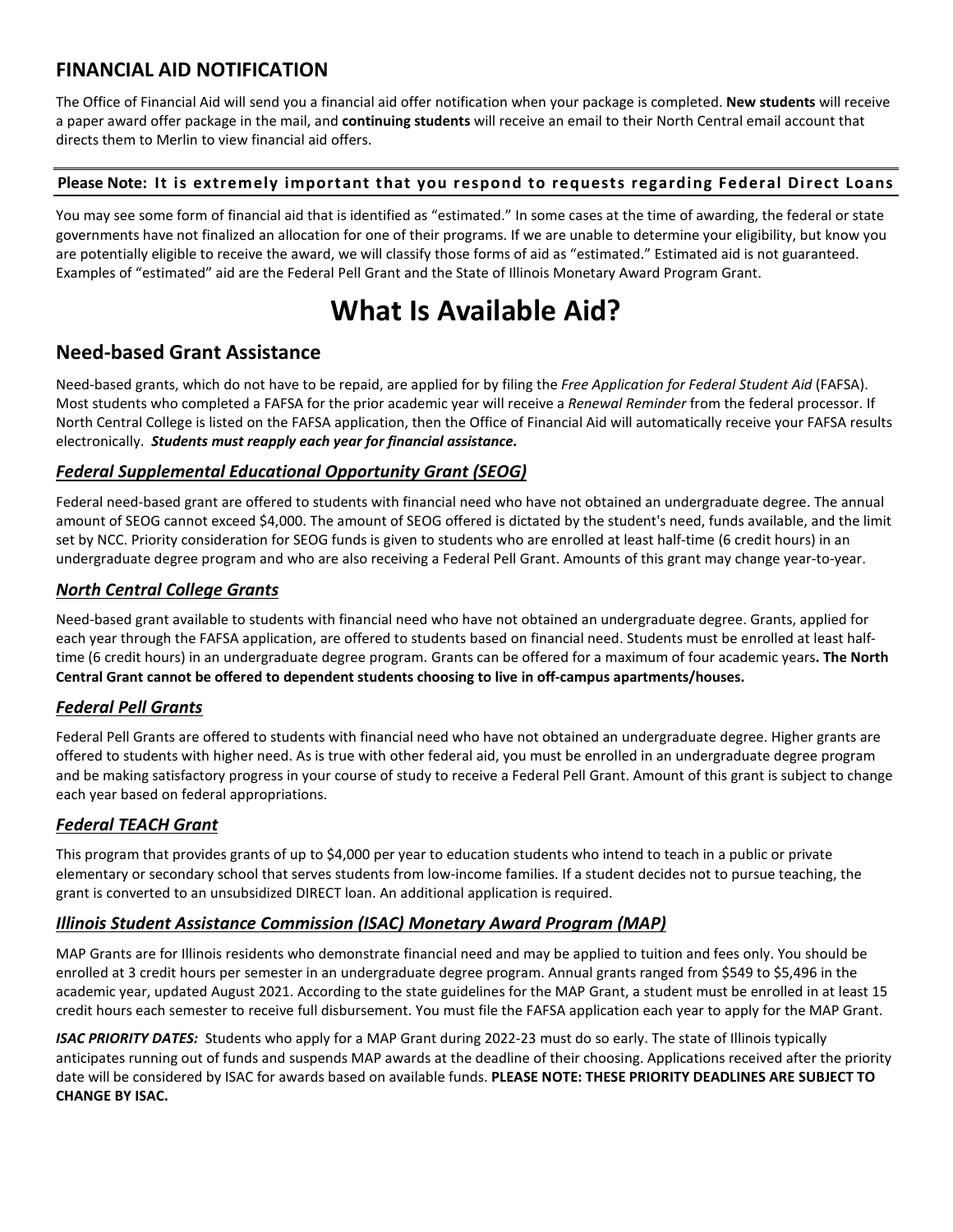# **Academic Scholarships**

Academic scholarships are not based on need. The application for admission is used as a basis to offer these funds unless otherwise noted on the scholarship guidelines received at the time of admission to the College. Students follow the guidelines of the scholarship to renew for subsequent years. Visit the North Central College website for a list of scholarships available through the admission process. Academic scholarship amounts remain the same from year to year.

## **Institutional Aid**

If a student maintains satisfactory academic progress, undergraduate institutional aid (including academic scholarships, need-based institutional grants, and other institutional awards) is eligible for eight fall/spring semesters for Freshmen or six fall/spring semesters for Transfers. An undergraduate student who has received all semesters of North Central institutional aid may contact the Office of Financial Aid to request additional institutional aid consideration, as long as the student is continuing to pursue a first Bachelor's degree during the additional semester or year of study. Graduate students must also maintain satisfactory academic progress to renewal awards or discounts.

# **Endowed and Other Special Scholarships**

Endowment funds enable North Central College to provide scholarships for qualified students. Information on the eligibility requirements and application process is included within the description of the scholarship. These funds are considered to be financial aid and will be considered part of a financial aid package should the recipient also apply for need-based financial aid. For scholarships that require application, applications are available when the FAFSA becomes available. Please visit https://northcentralcollege.academicworks.com/ to complete the scholarship application process.

## **Direct Loans**

#### *Federal Student Loan Program*

Federal Direct Loans are available through the U.S. Department of Education Direct Loan Program. The student is required to complete the *Free Application for Federal Student Aid* (FAFSA) to be considered for this loan program. Federal Direct Loans are either Subsidized or Unsubsidized.

A **Subsidized** loan is offered on the basis of financial need. While in school at least half-time (6 credit hours undergraduate/3 credit hours graduate), during an authorized grace period, and during any authorized periods of deferment, you will not be required to make payments on these loans, and interest may not accrue.

An **Unsubsidized** loan is not based on financial need (the student must still file the FAFSA). Students will be charged interest from the time the loan is disbursed until it is paid in full. Students have the option to pay the interest on the loan while in school or let interest accrue and capitalize onto the loan principal balance. Students must set this option up with the loan servicer.

The fixed interest rate for undergraduate subsidized and unsubsidized loans and for graduate unsubsidized loans are available on [https://studentaid.ed.gov/.](https://studentaid.ed.gov/) The Federal Direct Loan Program includes an origination fee deducted by the lender at the time of disbursement, and those fees are also available on Federal Student Aid's website.

The combined maximum loan amounts per academic year for the Direct Subsidized and Unsubsidized Loan Program for dependent students are \$5,500 for First-Year Students, \$6,500 for Sophomores, and \$7,500 for Juniors and Seniors. Graduate students may borrow up to \$20,500 per academic year. Dependent undergraduates are allowed to borrow an aggregate cumulative maximum of \$31,000. Independent undergraduates may borrow an additional \$4000 per year and are allowed to borrow an aggregate maximum of \$57,500. Graduate students are allowed to borrow an aggregate cumulative maximum of \$138,500 (including undergraduate borrowing).

North Central College participates in electronic funds transfer (EFT). Through EFT your student loan proceeds will credit directly to your account at North Central College. This eliminates the delay of paper checks arriving through the mail and students waiting to sign loan checks.

## *Federal Direct PLUS Loan Program*

The Direct PLUS Loan program is for parents of dependent undergraduate students. The maximum amount parents may borrow per academic year is the student's cost of attendance less all other financial aid. The PLUS Loan is limited to parents who do not have an adverse credit history. Repayment begins at 60 days after the final disbursement. Applications, as well as the current fixed interest rate and origination fee, are available through the U.S. Department of Education a[t https://studentloans.gov.](https://studentloans.gov/)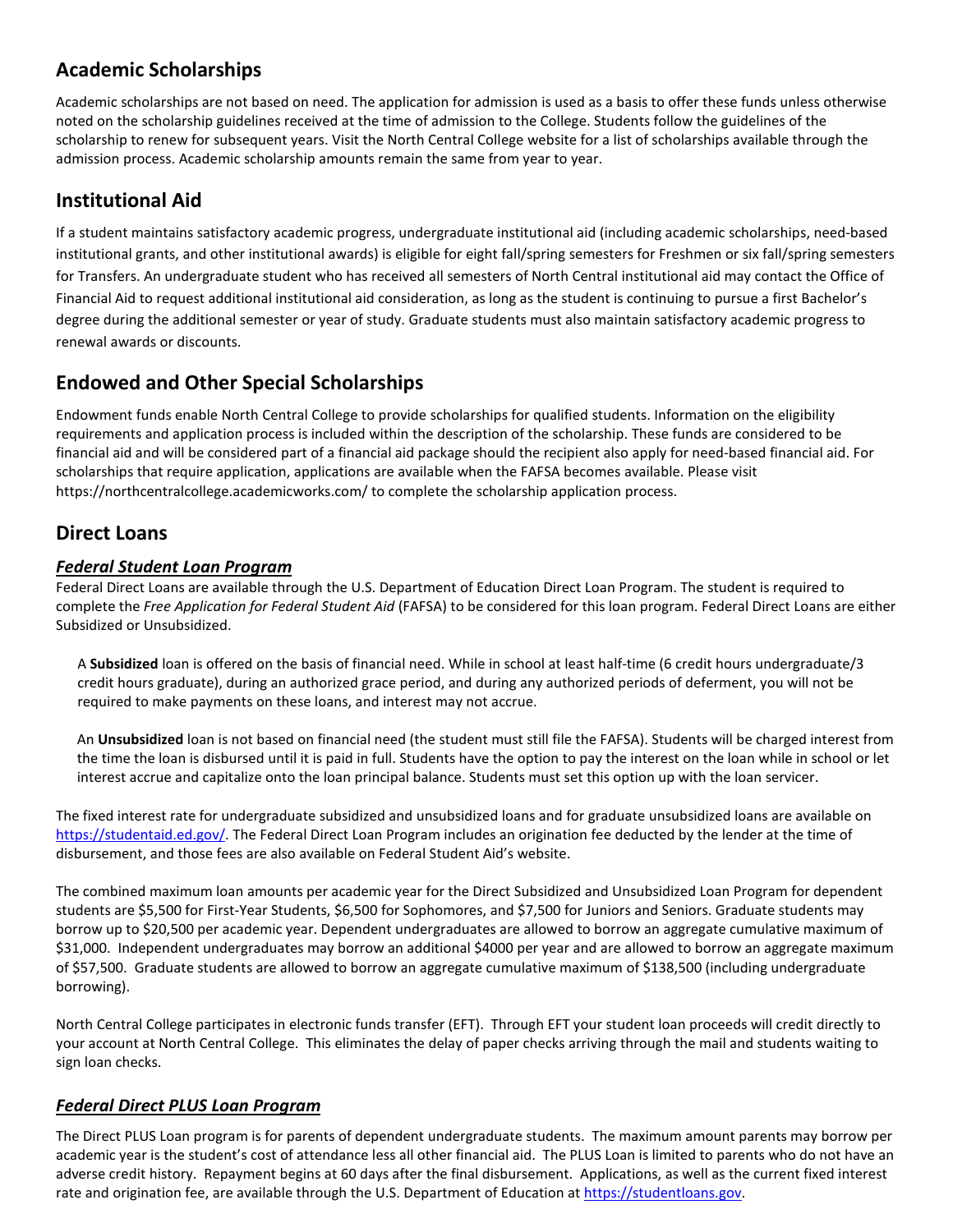#### *Mandatory Loan Counseling*

**Entrance:** All schools are required by federal regulations to provide "entrance counseling" to first-time Federal DIRECT Loan borrowers. The "entrance counseling" is designed to provide the student with information about the loan program and his/her rights and responsibilities as a borrower. This "entrance counseling" must be completed prior to the disbursement of any loan funds. **Exit:** Students who receive a Federal DIRECT Loan are required to complete an "*exit counseling session"* to prepare and inform you about the repayment process. Federal law requires completion of this exit interview. Both the *"entrance and exit counseling sessions"* are found on the Internet at the following sites – for **Entrance Counseling** go t[o https://studentloans.gov/](https://studentloans.gov/) and for **Exit Counseling** go to [https://www.nslds.ed.gov/.](https://www.nslds.ed.gov/)

#### **Veterans Assistance**

Veterans are entitled to use their Chapter benefits in accordance with the rules of the Veterans Administration, while attending North Central College. Applicants are required to complete and submit appropriate documents in order to establish their eligibility. For further information, contact the Registrar's Office at 630-637-5252.

## **Children of Fallen Heroes**

If you believe you qualify for this federal program, please contact the Financial Aid Office for additional information. A Pell-eligible student whose parent or guardian died in the line of duty while performing as a public safety officer is eligible to receive a maximum Pell Grant for the award year for which the determination of eligibility is made. To qualify for this scholarship, a student must be Pell-eligible and be less than 24 years of age, or enrolled at an institution of higher education at the time of his or her parent's or guardian's death. In subsequent award years, the student continues to be eligible for the scholarship, as long as the student has a Pell-eligible EFC and continues to be an eligible student.

## **Employment Opportunities** *Federal Work-Study Program (FWS)*

Eligible students may earn money through on-campus employment with the Federal Work-Study Program. Students must file the FAFSA and complete the financial aid process to be considered for the program. Financial need is required and the offer of FWS is determined by the Office of Financial Aid. Hourly pay rate is the current minimum wage. Students may view the "Work Here" section of the North Central website for a current listing of available jobs on campus. The Federal Work-Study offered is not a guarantee of employment; it is the responsibility of the student to procure employment.

#### *Institutional Employment*

Employment on campus is available to all students who apply for and earn a position. Financial need is not a requirement, and the hourly wage is the current minimum wage.

#### *Off-Campus Employment*

Students may also seek off-campus employment. Naperville is a community of over 100,000 and the close proximity of North Central to major corporations and shopping malls provides outstanding opportunities for part-time work. A community job fair is sponsored by the Career Development Center in the Fall for students interested in part-time employment.

## **Study Abroad**

Students in programs administered by North Central College, but who are enrolled at another institution may be eligible to receive some financial assistance. The type of financial assistance you may be eligible to receive is determined by the type of program you choose to attend. Please make an appointment to meet with a financial aid counselor if you are interested in a study abroad program.

#### **External Aid Resources**

There are many external agencies and organizations that provide financial assistance to students. Each has different requirements, application forms, award amounts, and eligibility criteria.

## **State Financial Assistance Agencies**

Many state agencies offer grant and loan programs to their residents. Please note that most states require that you attend an institution in that state to receive state grant funds.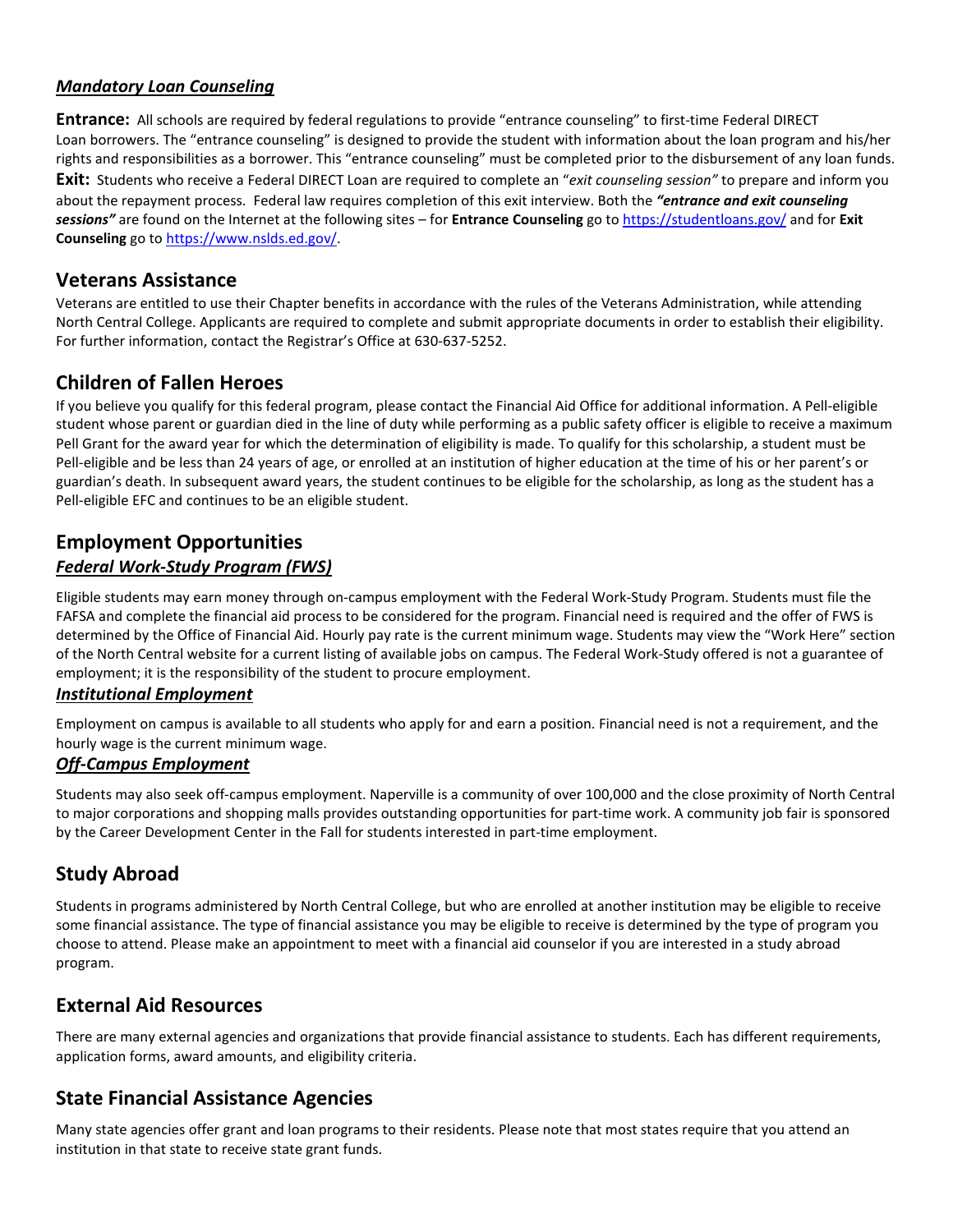# **GENERAL REQUIREMENTS**

# **You are eligible for financial aid if:**

- 1. You are a citizen or eligible non-citizen of the United States.
- 2. You have demonstrated financial need if required by program guidelines.
- 3. You are making satisfactory progress in the course of study in which you are enrolled in order to retain eligibility. See below for an explanation of satisfactory progress.
- 4. You are pursuing a course of study that leads to a degree.
- 5. You are not in default on a Federal Perkins Loan, Federal DIRECT Loan (Guaranteed Student Loan), Federally Insured Student Loan (FISL), Federal Supplemental Loan for Students (SLS) or Federal Parent Loan for Undergraduate Students (PLUS), Auxiliary Loan to Assist Students (ALAS), Illinois Opportunity Loan (IOL), Federal Consolidation Loan or Income Contingent Loan.
- 6. You do not owe a repayment on a Federal Supplemental Educational Opportunity Grant (SEOG), Federal Pell Grant, State Student Incentive Grant (SSIG), or Illinois Student Assistance Commission Monetary Award Program Grant (MAP Grant).
- 7. You have a high school diploma or G.E.D.
- 8. You have been accepted for admission or readmission to North Central College. The Office of Financial Aid begins to review your financial aid application forms after you have been admitted.
- 9. You are enrolled as at least a half-time student (6 credit hours undergraduate/3 credit hours graduate). Some programs require full-time enrollment as part of their eligibility criteria.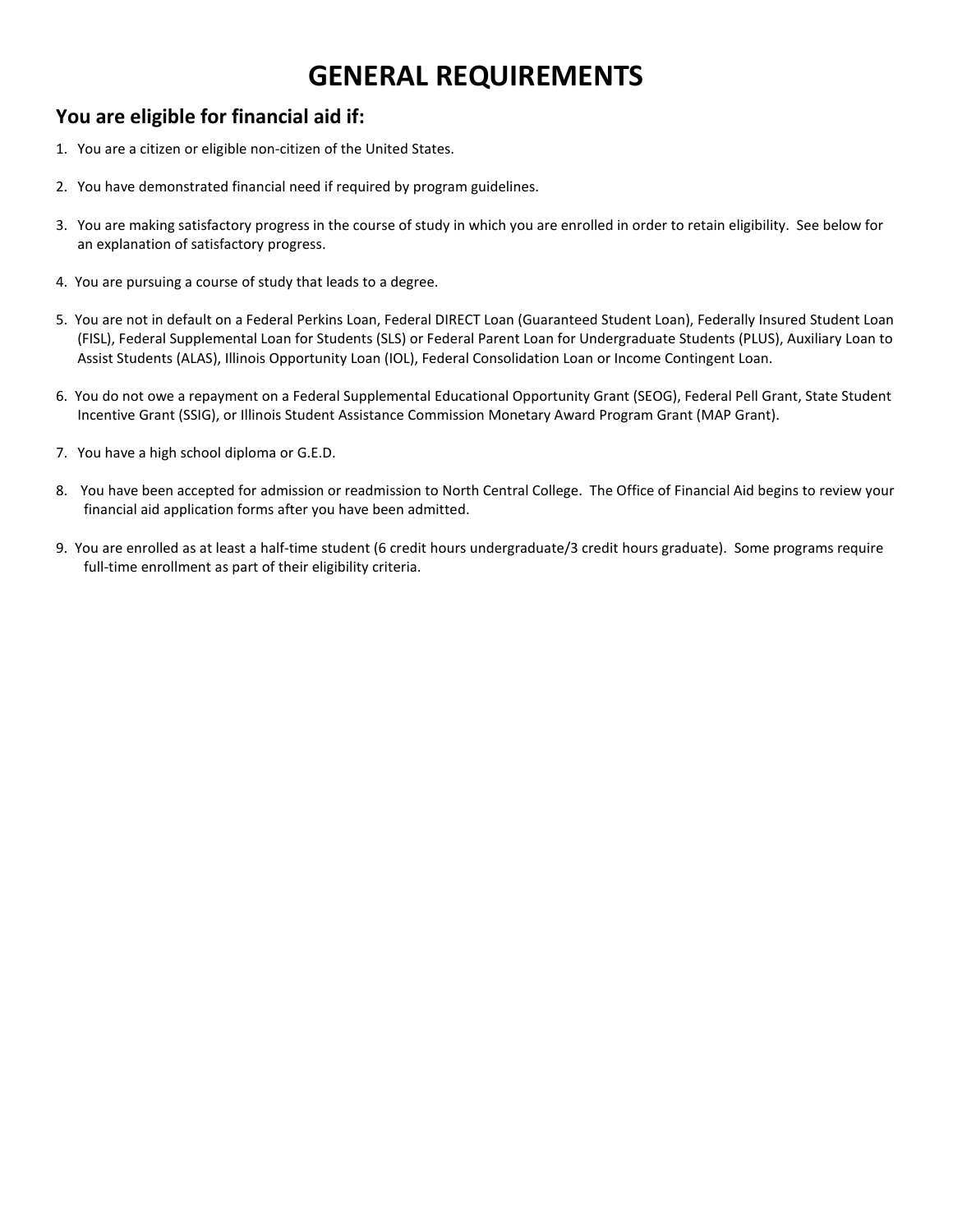## **Award Revisions**

After you receive your original award offers, you may wish to request a revision in your financial aid or the Office of Financial Aid may need to make an adjustment. Types of revisions are as follows:

#### *Changes in estimated outside aid:*

 The Office of Financial Aid may assume that you will be offered a grant from the Illinois Student Assistance Commission Monetary Award Program (MAP) or a Federal Pell Grant. If you receive notification from one or both of these agencies that your offer will be less than originally assumed or you do not meet the eligibility criteria to apply for these funds, you may request an increase in campus-based aid. Please note that you may *REQUEST* a revision, but additional funds are not automatically granted. However, if funds are available and you qualify for an increase, your request will normally be granted.

#### *Revisions based on changes in your financial circumstances:*

If your financial situation changes after you have completed the FAFSA, you may request a revision in your aid package. To do so, you should obtain the proper "Change in Circumstances" form from the Office of Financial Aid. Please be aware that if you are already receiving the maximum allowable amount in all the programs for which you qualify, a change in your financial situation may not produce a revision in your aid package.

## **Revisions Made by the Office of Financial Aid**

North Central College reserves the right to revise your financial aid package without prior notice. The reasons for these revisions include, but are not limited to, the following:

- 1. Outside aid received is higher than originally estimated.
- 2. Outside resources were not originally taken into account.
- 3. Factors making you ineligible for the aid offered.
- 4. Change in enrollment status.
- 5. Declining an aid resource.
- 6. Failure to respond to letters or requests for information.
- 7. Change in living arrangements.

When a decrease in the North Central College portion of your total financial aid package is in order, the Office of Financial Aid will attempt to reduce your loan or employment offer before considering any reduction in grant funds.

# **Appeal Procedure**

If you should ever find yourself dissatisfied with a decision made by the financial aid staff, you have the right to appeal. For your appeal to be considered, however, you must follow this procedure:

- 1. Submit a *written* request for an appeal including all pertinent documents.
- 2. Make an appointment with our office to review your case.
- 3. Present the appeal to the Director/Associate Director. The Director/Associate Director will either confirm the original decision or resolve the problem. If the problem cannot be resolved to your satisfaction, you may, at that time, request that your appeal be taken to the Director's Review Committee.
- 4. A majority vote of the Director's Review Committee is necessary to deny your appeal. You will be notified of the decision of the Director's Review Committee, in writing, within fifteen working days of the receipt of your appeal (unless additional information is needed).

**IMPORTANT NOTICE:** Many decisions made by the financial aid staff are a result of federal and state laws or regulations of College statutes. Therefore, these decisions are not eligible for review, since no discretionary authority exists. If this proves to be the case, you will be notified by the Office of Financial Aid.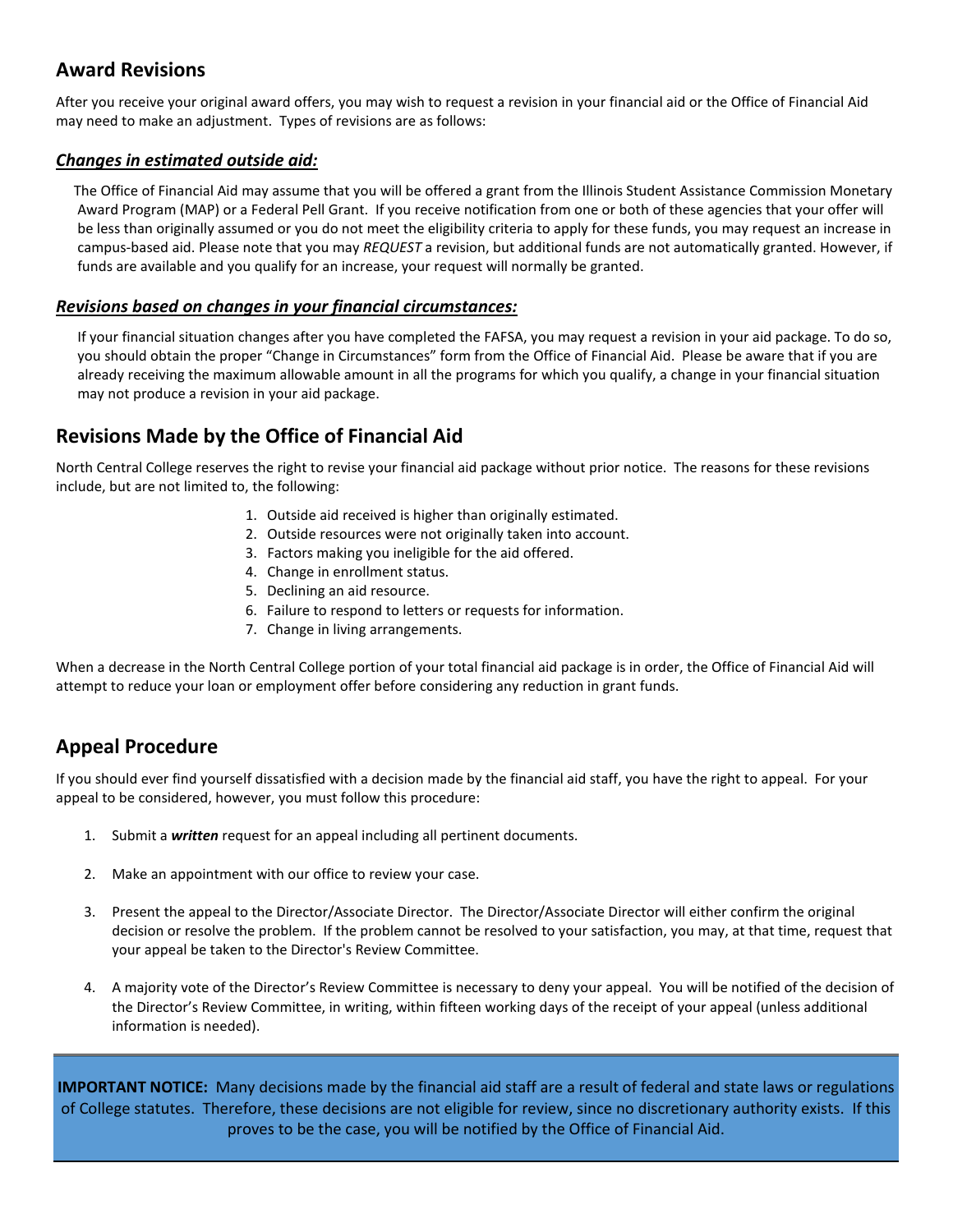# **What Will it Cost to Attend North Central College?**

## **Tuition and Fees**

Tuition and fees for full-time study (12-18 credit hours) will be set by late March preceding the next academic year. Tuition and fees during the 2021-22 academic year are set at **\$20,500** per semester (for part-time study the tuition is **\$1,280** per credit hour). Students enrolled for more than 18 credit hours each semester are assessed an *overload fee* of **\$1,280** for each credit hour over 18.

## **Books and Supplies**

You can expect to pay up to approximately **\$600** per semester (\$1200 annual) for books and supplies if you are a full-time student. Certain majors may require more expensive books and supplies. Costs for a part-time student will be considerably less since he or she is enrolled for fewer credit hours.

## **Room and Board**

Average residence hall and meal plan charges for the 2021-22 academic year average are \$13,560. For further information on residence hall policies and/or contract rules contact **Residence Life** at **630-637-5858**.

# **Living Expenses**

The living cost budgets are determined by using estimates from the *Bureau of Labor Statistics*. These estimates are for a family with a moderate standard of living, and are updated annually by the Consumer Price Index.

Transportation expenses will vary depending upon whether or not the student is a resident or commutes to campus. For example, the *average* annual cost of transportation for a student living on campus is \$522, and the *average* cost for a commuter student is \$3480. Personal costs (e.g. clothing, entertainment, laundry) average \$1200 per academic year. Self-supporting students, living off campus, qualify for a higher budget than a campus resident due to the additional expenses incurred.

# **Budgeting Your Money**

Budgeting can be a challenge for anyone. For students, however, it can sometimes be even more difficult. This may be your first experience in handling relatively large sums of money. Sizable expenses, such as tuition and fees, room and board, and books and supplies, must be met at one time. This means that it is critical to know your expenses and when they are due so that you can meet your financial obligations from one semester to the next.

*It is necessary to determine if you can afford to attend North Central College BEFORE you commit yourself to tuition and fees and room and board payments. This is why it is extremely important to apply for financial aid early so that you will have the information needed to determine if North Central College is the school for you.*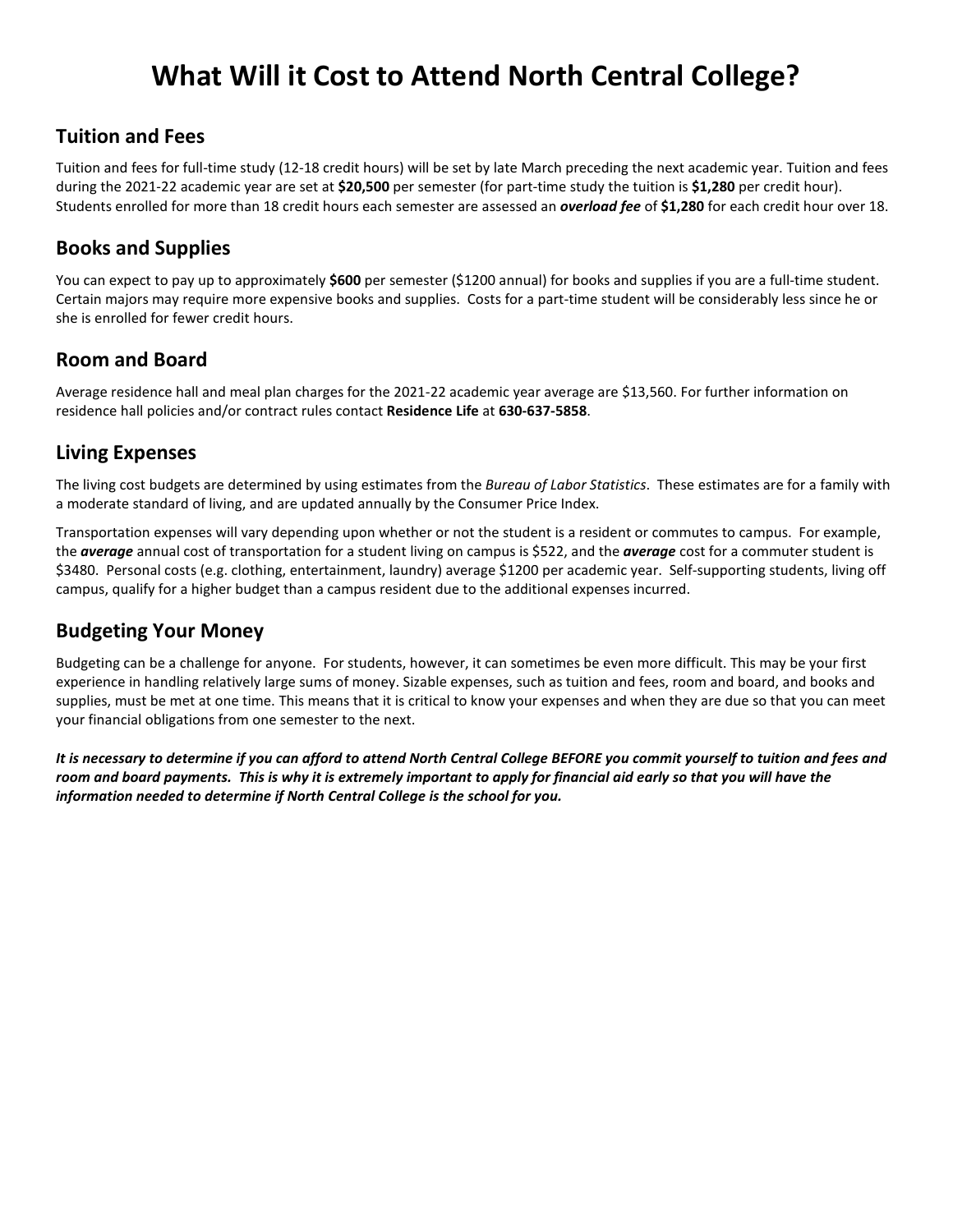# **What Do I Need to Know?**

#### **HOW IS FINANCIAL AID DISTRIBUTED?**

Each semester you will be sent a notice about your *Statement of Charges* (e.g. room and board, tuition and fees) from the Student Accounts Office. Your statement and financial aid offers can be viewed in Merlin. As long as you have accepted financial aid offers prior to the date the statement was produced **and** you are at the proper enrollment status, your financial aid will be on your statement. Half of the financial aid you have been offered for the academic year, *with the exception of Federal Work-Study*, will appear as *Pending Financial Aid* for fall and spring semesters on the *Statement of Charges.* Any financial aid for summer semester will appear as Pending Financial Aid for summer semester on your statement. Outside scholarships will not credit until the funds have been received.

Please remember that the Office of Financial Aid will not release any financial aid (including Federal DIRECT Loan funds) until after the end of the 100% tuition refund period. Your loan funds will be released to your student account if your enrollment status and academic class have not changed.

#### **CREDIT HOUR REQUIREMENTS**

- 1. Most financial aid offers are based on full-time enrollment for the entire academic year (12 credit hours minimum each semester) unless otherwise noted on the financial aid package.
- 2. A financial aid offer based upon full-time enrollment must be revised or canceled if a student enrolls in less than the minimum 12 credit hours. You are encouraged to make an appointment with a financial aid counselor *BEFORE* dropping below full-time.
- 3. *Veterans Benefits* vary with the number of credit hours carried by the veteran; a reduction in a student's course load during the semester may result in a reduction of benefits for that semester.
- 4. You will receive full payment of your ISAC MAP award if you enroll for at least 15 credit hours each semester and carry that credit hour load through the end of the refund period. Students enrolled for fewer than 15 credit hours will receive a pro-rated portion of the full semester award. For more information on MAP payment, please contact the Office of Financial Aid.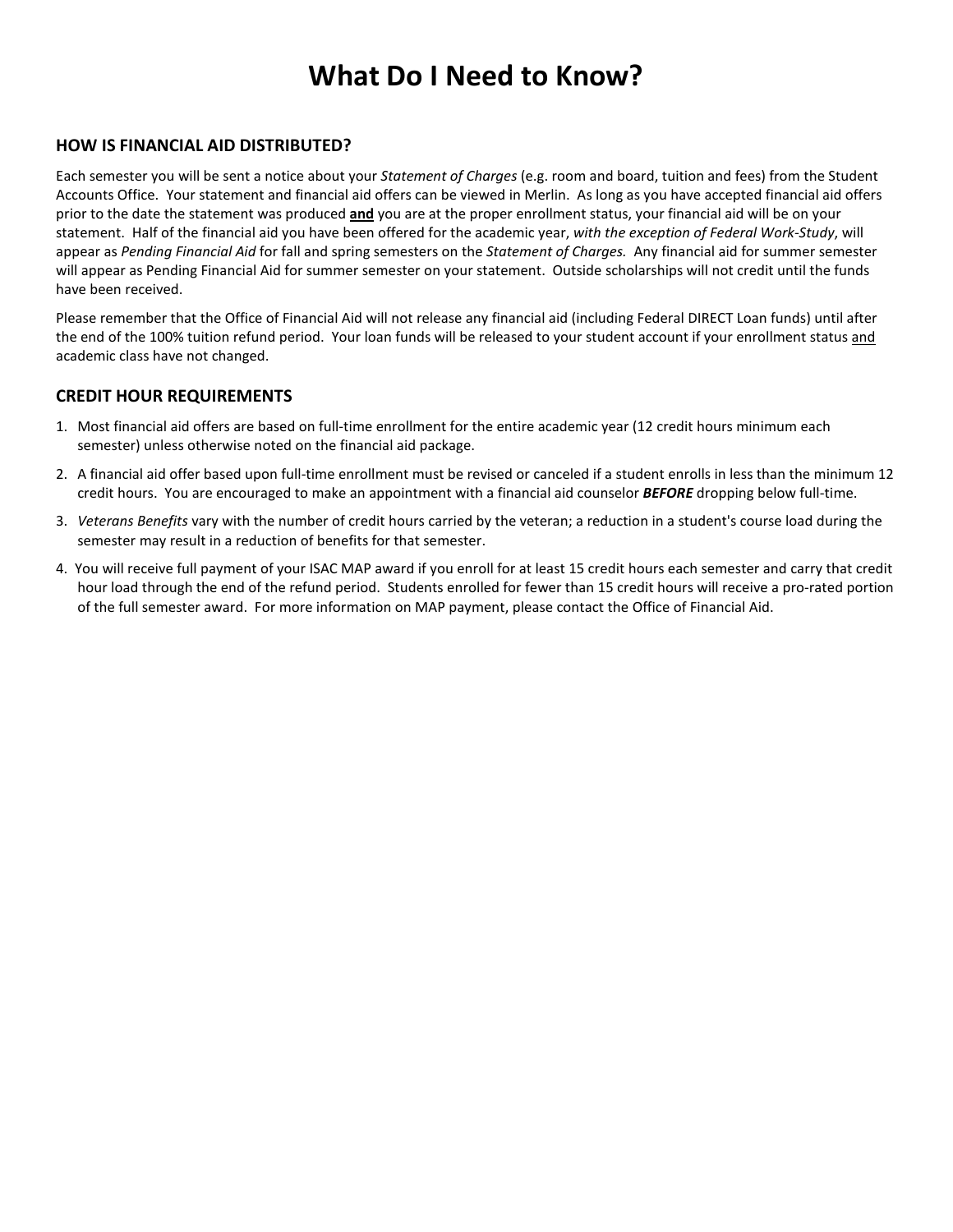# **Students' Rights and Responsibilities**

#### *Rights*

- 1. You have the right to know the criteria used to determine your eligibility for financial aid and the amount of financial aid you have been offered.
- 2. You have the right to appeal a decision made. (See "Appeal Procedure" later in this handbook)
- 3. You have the right to view the contents of your financial aid file, in accordance with the *Family Educational Rights and Privacy Act*.
- 4. You have the right to decline any offer of aid. However, your decline of certain programs may affect your eligibility for other programs.
- 5. You have the right to know the conditions of any loan that you accept.
- 6. You have the right to know the job description and starting rate of pay of any job you accept in the *Federal Work-Study Program*.

#### *Responsibilities*

- 1. You are responsible for knowing and understanding what type of financial aid you are receiving and the requirements for each.
- 2. If you accept the *Federal Work-Study Program*, it is your responsibility to go to the Human Resources or the Career Development Center to obtain employment to earn those funds.
- 3. If you have a *Federal Work-Study* offer, you are responsible for keeping track of your earnings to make sure that they do not exceed your offer.
- 4. It is your responsibility to notify the Office of Financial Aid of **ANY** change in the following: credit hours carried, address, increase or decrease in wages, receipt of an outside scholarship or loan, legal name, living arrangements, and withdrawal or dismissal from North Central College. Failure to provide this information will cause unnecessary confusion, delays in processing, possible repayment of financial aid, and/or loss of eligibility for future aid.
- 5. You are responsible for applying each year for financial aid. The Office of Financial Aid and most non-college agencies make aid offers to students for all or part of the regular academic year – *August to May.* A separate *Free Application for Federal Student Aid* (FAFSA) and any requested documents are required for **each** academic year.
- 6. It is your responsibility to read and understand all pertinent information provided in this handbook, as well as the material provided with your financial aid package. **North Central College cannot take responsibility for your failure to follow the instructions provided by the Office of Financial Aid.**
- 7. You are responsible for knowing and understanding application deadlines and continued eligibility policies for all financial aid programs you are seeking or receiving.
- 8. You are responsible for **regularly checking your North Central College email,** and on-campus mailbox if applicable, and for responding in a timely manner to requests made for additional information regarding your financial aid.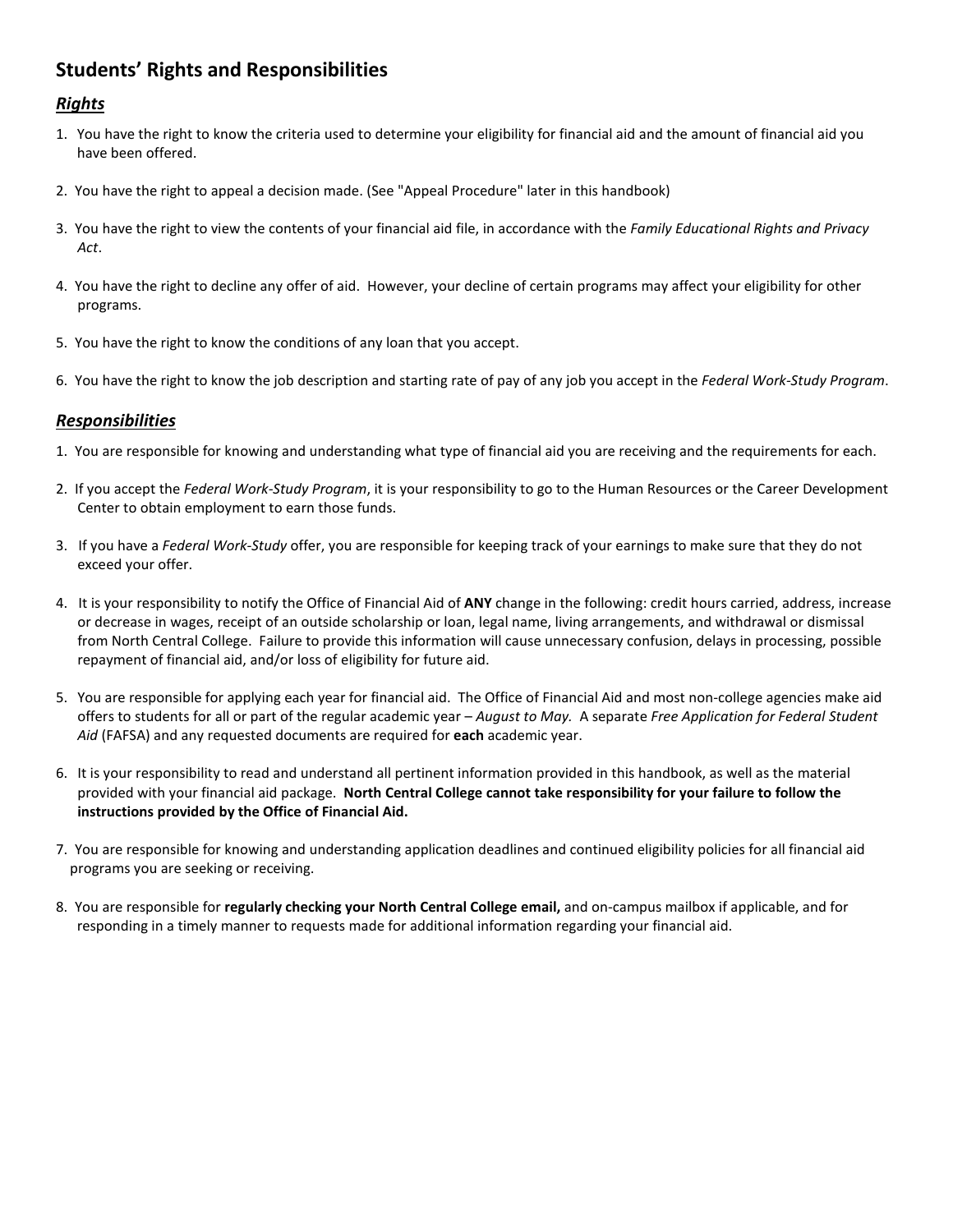# **NORTH CENTRAL COLLEGE FINANCIAL AID STANDARDS OF SATISFACTORY ACADEMIC PROGRESS** *UNDERGRADUATE STUDENTS* ♦ *TEACHER CERTIFICATION* ♦ *SECOND DEGREE*

The United States Department of Education requires institutions of higher education to establish minimum standards of "satisfactory academic progress" for students receiving federally funded financial aid. These standards have been established to encourage students to complete courses for which financial aid is received and to progress satisfactorily toward a degree. North Central College also applies these same standards of academic progress to the recipients of the Monetary Award Program (MAP) from the Illinois Student Assistance Commission (ISAC) and to the recipients of scholarships, grants, and loans awarded or administered by the Office of Financial Aid at North Central College.

# **TYPES OF AID COVERED**

- Federal Pell Grant
- Federal Supplemental Educational Opportunity Grant
- Federal Work Study
- North Central Scholarships, Grants, and Awards

# **WHO MUST MEET THESE CRITERIA?**

- Tuition Exchange Programs
- Illinois Student Assistance Commission Monetary Award Program (MAP)
- Other Federal/State Grants and Scholarships
- Federal Direct Loan (Subsidized and Unsubsidized)
- Legacy Loan
- Federal Parent Loan for Undergraduate Students (PLUS Loans)
- Students currently receiving financial assistance under the programs listed above who are classified as degree-seeking undergraduates (including full-time, part-time, second degree, and teacher certification students).
- Students who have not applied for financial assistance, but who have attended North Central College and transfer students seeking financial assistance will be expected to meet the minimum cumulative grade point average prior to receipt of financial assistance.

NOTE: A separate SATISFACTORY ACADEMIC PROGRESS POLICY is in place for Graduate Students. A copy of this policy is available in the Office of Financial Aid.

# **POLICY**

A student is considered to be making satisfactory academic progress if he or she:

• Completes with passing grades at least 67% of the credit hours financial aid was based upon;

**AND**

- Maintains a minimum cumulative grade point average of:
	- $\circ$  FRESHMEN 1.8 cumulative grade point average (less than 28 credit hours completed)
	- o ALL OTHER UNDERGRADUATES 2.0 cumulative grade point average (28 or more credit hours completed);

#### **AND**

• Attempted courses has not exceeded more than 150% of the length of the program (includes courses taken while not receiving federal aid.)

# **POLICY NOTES**

- These standards will be measured at the end of each academic semester.
- Some awards require a higher grade point average for yearly renewal.
- For students who transfer hours to North Central, only the credit hours that count toward the current degree program at North Central are included in this monitoring process. All accepted transfer courses will be used in calculating your completion percentage and the 150% total attempted credits outlined above.
- If a student would like to change his or her major/degree program, and s/he has reached the 150% attempted credit hour threshold, the student may provide a letter of appeal in writing to the Office of Financial Aid explaining the change in major/degree program. The Office of Financial Aid will make a determination of whether or not the student's federal aid eligibility can be extended.
- If a student is not meeting satisfactory academic progress, he/she will be mailed/emailed a letter explaining the failure to meet the required standards.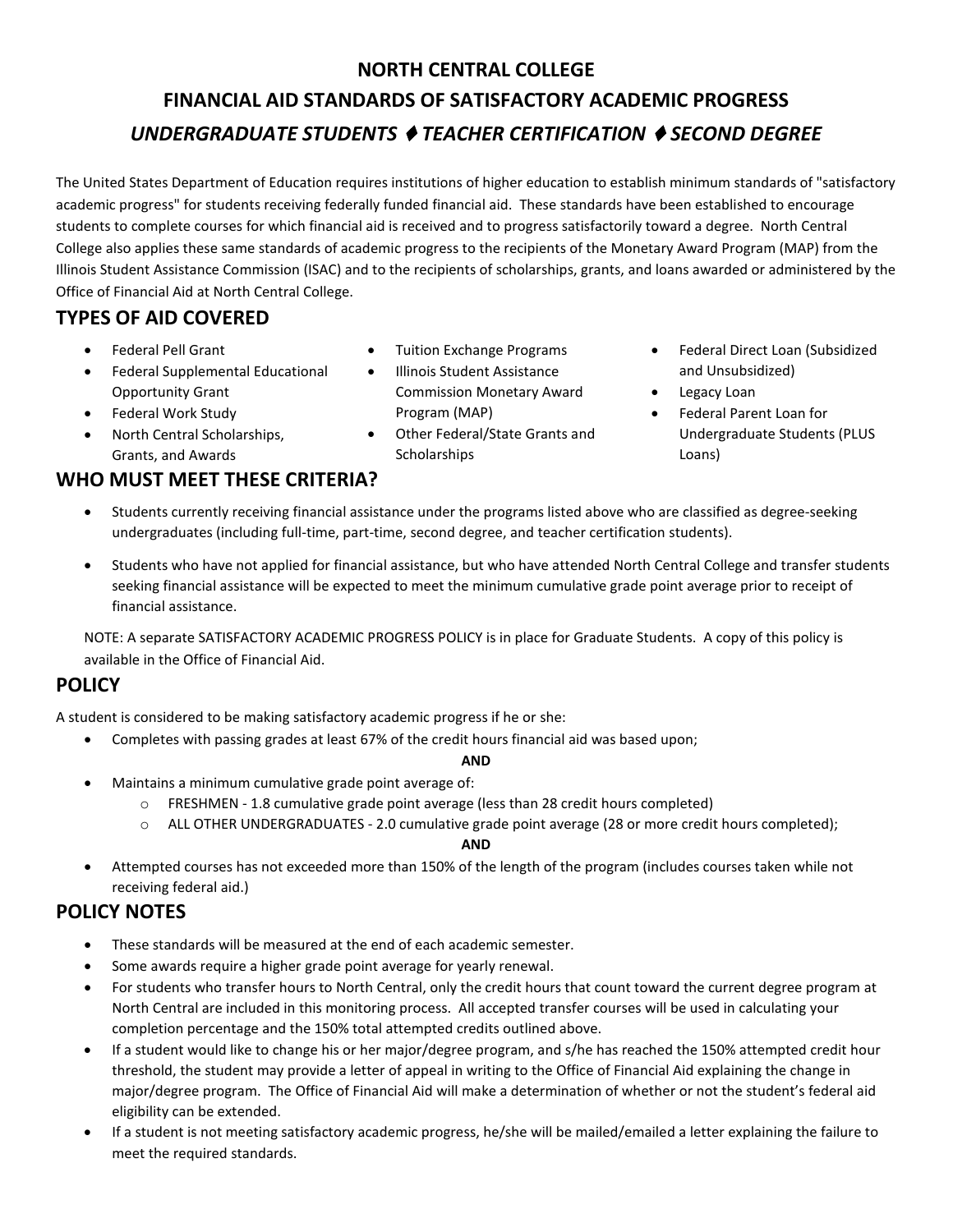## **DEFINITIONS**

**COMPLETION OF COURSES** is defined as receiving one of the following grades: A, B, C, D, or P. Credit hours with F grades, withdrawals, or work in progress courses (incompletes) are considered attempted hours but are not considered completed. Although you may not receive credit for some of these courses, they may have been used to determine your financial aid eligibility. Therefore, they must be included in "attempted credits." Courses dropped during the 100% refund period are not included in a student's attempted credits.

**COMPLETION RATE**: The 67% completion rate is measured by taking the total cumulative attempted hours divided by the total cumulative completed hours. The 150% maximum timeframe is determined by taking the scheduled length of the student's program and multiplying it by 150%. For the typical program at NCC it would be 192 attempted credit hours (128 credit hours x 150%.) Credit completion percentage and 150% maximum timeframe will be measured at the end of each semester.

**MINIMUM CUMULATIVE GRADE POINT** requirements will be measured at the end of each semester. The grade point requirements are listed under the "POLICY" section.

# **FAILURE TO MEET SATISFACTORY ACADEMIC PROGRESS**

**FINANCIAL AID WARNING**: The first semester a student fails to meet the minimum grade point requirements, he/she will be placed on Financial Aid Warning for the succeeding semester. A student in this category is eligible to receive financial aid for the upcoming semester.

**FINANCIAL AID CANCELLATION**: Cancellation occurs if a student fails to maintain the minimum cumulative grade point after their semester of "Warning." Cancellation also occurs if the student is not maintaining the proper completion rate or has exceeded the 150% of the length of their program. The student is ineligible for financial aid while they are in a "cancellation" status. See "APPEAL PROCEDURE" below.

**CLASS REPEATS** are for the purpose of this policy, any class that can be repeated for a change of grade will count toward completion percentage. However, a failure in a repeated course may affect your ability to maintain satisfactory academic progress. Refer to the sections entitled "COMPLETION OF COURSES" and the "POLICY" for minimum cumulative grade point average.

**INCOMPLETE GRADES**: It is the student's responsibility to notify the Office of Financial Aid when incompletes have been satisfactorily completed. An incomplete is considered an "F" for SAP purposes. Once an incomplete is converted to one of the letter grades, the financial aid SAP status can be reevaluated upon student request.

**DEVELOPMENTAL COURSEWORK**: Developmental course work will count toward satisfactory academic progress if completed satisfactorily. These courses will be included as attempted credit for determining completion percentage and the 150% maximum timeframe, but will not be part of the student's GPA.

**DISMISSAL**: If a student is dismissed from North Central College for any reason, he/she is not eligible for further financial assistance. If the student should be readmitted, he/she must be re-evaluated for financial aid.

**FINANCIAL AID PROBATION**: As you will see in the "APPEAL PROCEDURE" below, a student has the ability to appeal a cancellation. If an appeal is granted, he/she will be placed on probation. The student will receive a letter outlining the terms of their probation. Probationary terms are dependent on the type of SAP requirement the student is not meeting. In general, students must have a GPA above 2.0 each semester they are on probation and if completion percentage is also an issue, the student will be expected to complete 100% of the courses they are enrolled in (for each semester they are on probation). As long as he/she follows the terms of the probation letter, he/she will be eligible to receive financial aid for the upcoming term(s). If the student does not meet the terms of their probation letter, he/she will be placed back on financial aid cancellation and may be ineligible to receive additional financial aid.

## **REGAINING ELIGIBILITY FOR FINANCIAL ASSISTANCE**

**REINSTATEMENT**: If a student is denied aid because the required number of courses was not completed for the period that aid was received, the student must complete the necessary course work at his/her own expense before being considered for future aid, unless an appeal is granted. See "APPEAL PROCEDURE."

A student denied aid because he/she did not meet the minimum cumulative grade point average must bring his/her average to the minimum standard to regain eligibility. Course work needed to complete this requirement will be undertaken at the student's own expense, unless an appeal is granted. See "APPEAL PROCEDURE."

**SUMMER SCHOOL**: If a student is denied aid at the end of an academic year, he/she may enroll in summer school (either at North Central College or another college) to regain eligibility for assistance. NOTE: Before enrolling in summer school elsewhere, check with the Registrar's Office at North Central College for approval.

**APPEAL PROCEDURE**: The Office of Financial Aid acknowledges there are certain uncontrollable circumstances that may have influenced the student's ability to maintain satisfactory academic

progress (death of a relative, an injury or illness of the student or family member, or other special circumstance). If the student has been placed on SAP cancellation, the student may submit a written appeal detailing the reasons for failure to meet the standards as well as appropriate third party documentation (e.g. letter from doctor, counselor, minister, priest, etc.). The appeal should also address steps that will be taken to meet the standards during future semesters. If the appeal is approved, the student will be placed on probation, receive a letter from the Office of Financial Aid with specific requirements that must be met in order to maintain financial aid eligibility. While on probation, a student's progress will be monitored each semester. If the appeal is denied, the student will not be eligible for any type of financial aid listed above until the student takes the necessary steps needed to meet the requirements outlined in the "POLICY" section of this document.

Satisfactory Academic Progress Appeals should be submitted to: finaid@noctrl.edu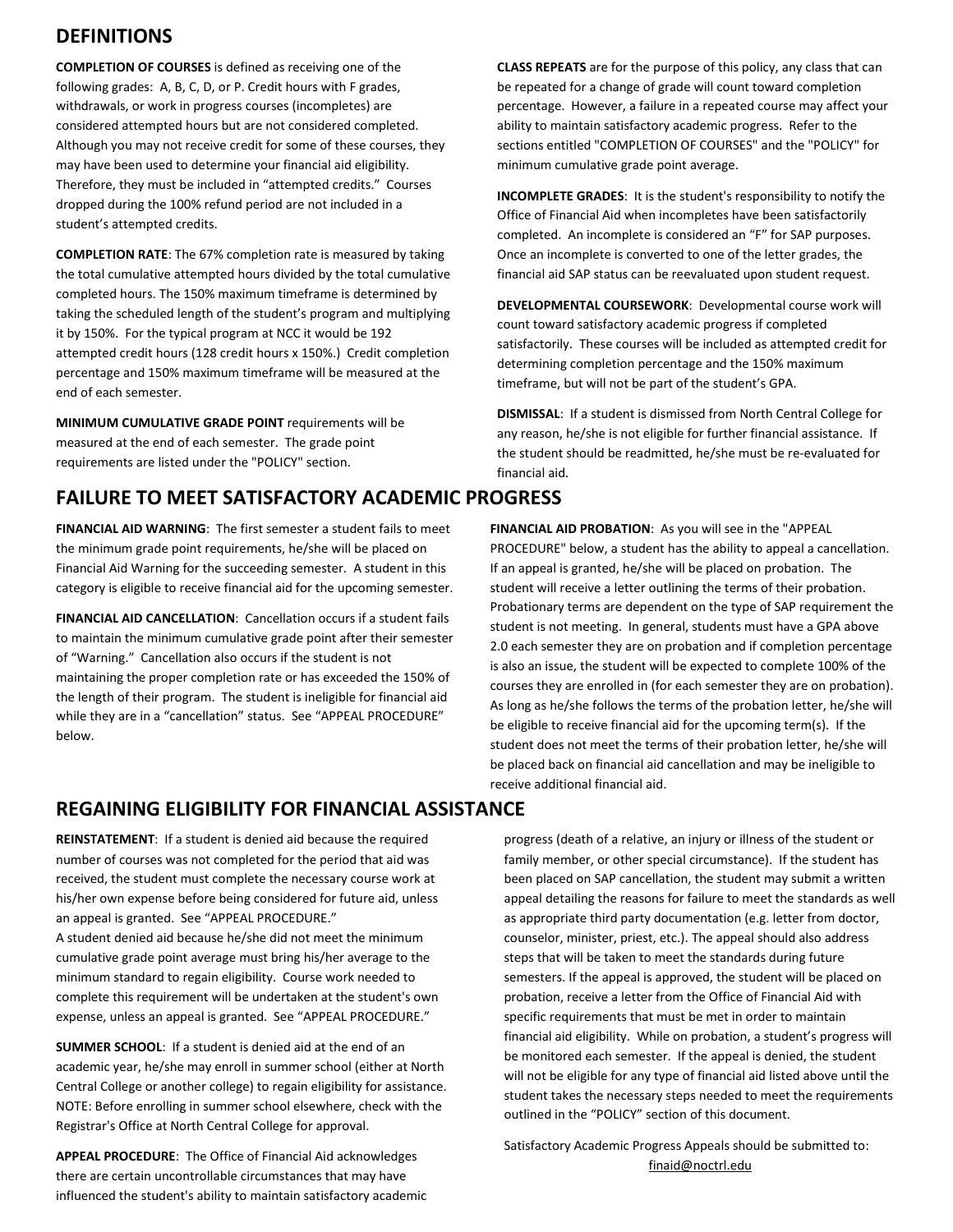## **Room and Board**

Agreements are signed for the full academic year. If a student intends to withdraw from housing during the academic year, the student must follow the procedures outlined in the Room and Board Agreement. In all cases, the student will need to complete the "buyout agreement/contract release" form at Residence Life. Granting of the release is not automatic and refunds (credits) will be determined in accordance with the agreement. **All students should read and understand the** *Room and Board Agreement* **before signing.**

# **Course Repeat Policy**

Students who are recipients of federal Pell or Illinois MAP grants who repeat coursework are limited on the number of times they can receive Pell and/or MAP payment for each course. Once a student receives a passing grade in a course (A,B,C,D, or P), a student is only eligible to receive Pell and/or MAP one more time for that course if a student decides to retake it.

## **Withdrawal and Refund Policy**

Because North Central contracts with faculty and staff and incurs other expenses in advance of the academic year, a refund formula has been established to reflect the equitable sharing of the loss when a student withdraws from classes. Refunds, due to official withdrawal, suspension, or dismissal will be made on the following basis:

## **Tuition Refund Schedule**

A student who officially withdraws from the College or a course(s) may receive a full or partial refund (credit) according to the schedule computed from the first official day of the academic semester. Academic year, summer semester, and all module course schedules may vary and can be found in the North Central College catalog.

A current schedule with specific effective dates is published in advance of each semester. The date of withdrawal is established by the student's completion of all official steps for withdrawal process and will be based on the date that the Registrar's Office records the withdrawal. If a student withdraws from the College or any courses at any time without having completed the official withdrawal process, no refund credit will be made. **Non-attendance in a class or classes does not constitute official withdrawal from that class or classes. You must follow the official withdrawal/drop procedures. The College reserves the right to modify the refund schedule as circumstances dictate.**

## **Changing Enrollment/Dropping a Course during the Refund Period**

If you decide to change your enrollment by dropping a course during the refund period, the College reserves the right to reduce North Central funding including all grants and scholarships, and loans.